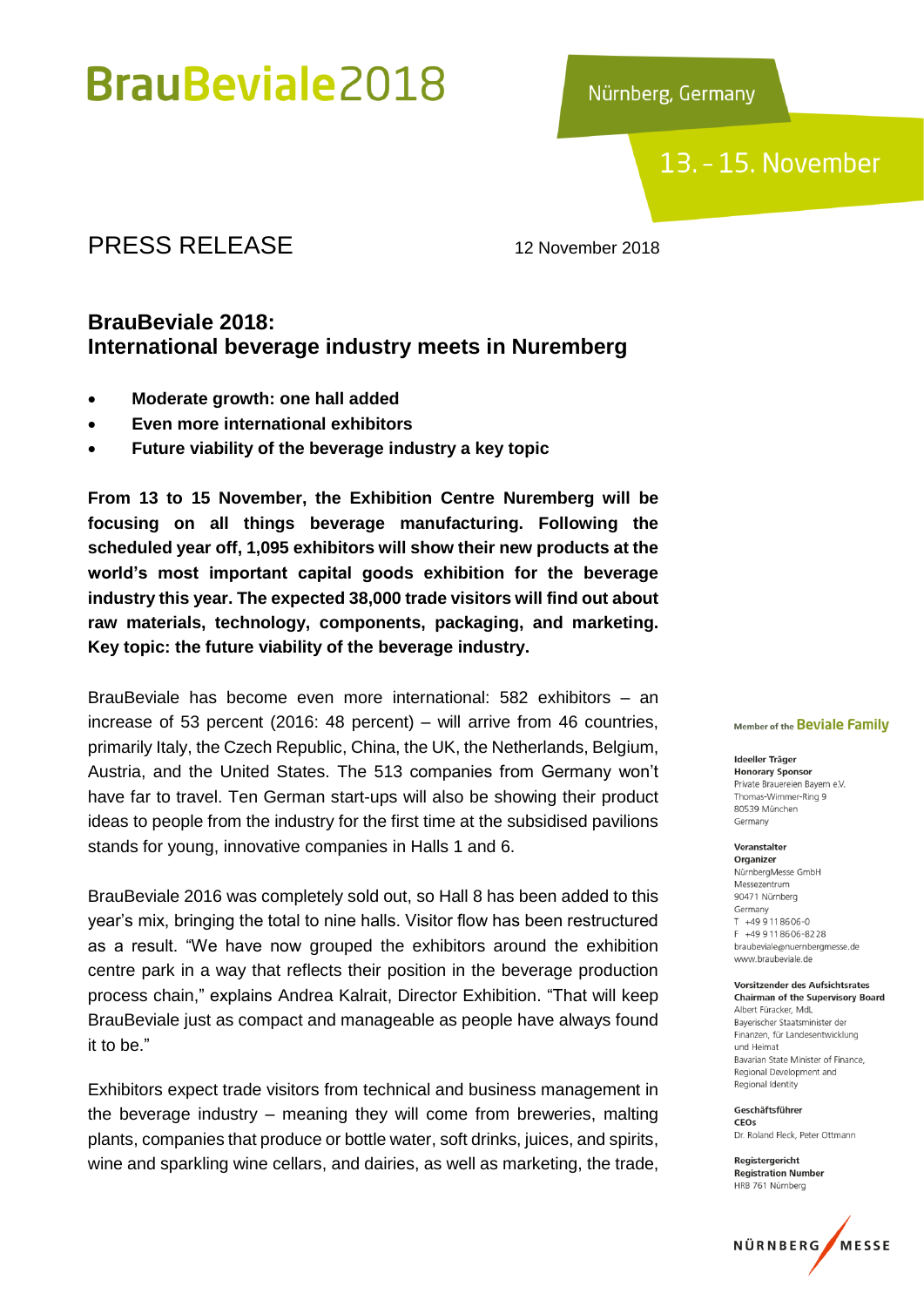Nürnberg, Germany

13. - 15. November

and catering. They travelled to the last exhibition in 2016 from 127 countries: in addition to Germany, primarily Italy, the Czech Republic, Austria, Switzerland, and the Netherlands.

### **Future viability of the beverage industry**

The beverage industry faces major challenges, which will affect small and medium sized companies as well as global players. Among the buzzwords are automation, digitalisation, changing consumer behaviour, and corporate management. BrauBeviale, the central platform for the industry, is of course addressing these questions: how should beverage manufacturers lay the groundwork to ensure they will still be able to operate successfully on the market in the future? BrauBeviale's new magazine **WissensDurst** offers skilled support and entrepreneurial inspiration. It aims to encourage, fascinate, and support readers using unusual examples.

### **Supporting programme: stimulate and inspire**

Inspiration is also a key word for BrauBeviale's comprehensive supporting programme. There will be three continuing educational events at the exhibition venue the day before the exhibition starts: the **Export Forum German Beverages** offers support for all issues related to export as a strategic business area for German beverage manufacturers. This is the sixth time the **European MicroBrew Symposium**, intended for international craft brewers and brewpub operators, will be held by VLB (Versuchs- und Lehranstalt für Brauerei), the Berlin-based teaching and training institute for brewing. The **Heirloom & Terroir Barley and Malt Symposium** by RMI Analytics promises to cover historic malting barley, and will also include the Heirloom Brewing Award.

The **BrauBeviale Forum** in Hall 1 offers the proven mix of talks, presentations, podium discussions, and award ceremonies for those who want to listen in as well as those who prefer to participate in discussions. Topics range from marketing and communication to technical issues related to beverage manufacturing, containers, and logistics, all the way to beverage innovations and the subject of recruiting. Prize-giving ceremonies such as the "Hop-Champion" and World Beverage Innovation Awards round out the programme. The Forum also includes the opening ceremony on the first day of the exhibition with a keynote speech by the food trend researcher Hanni Rützler and awarding of the Bavarian Beer Award. Also on the first day,

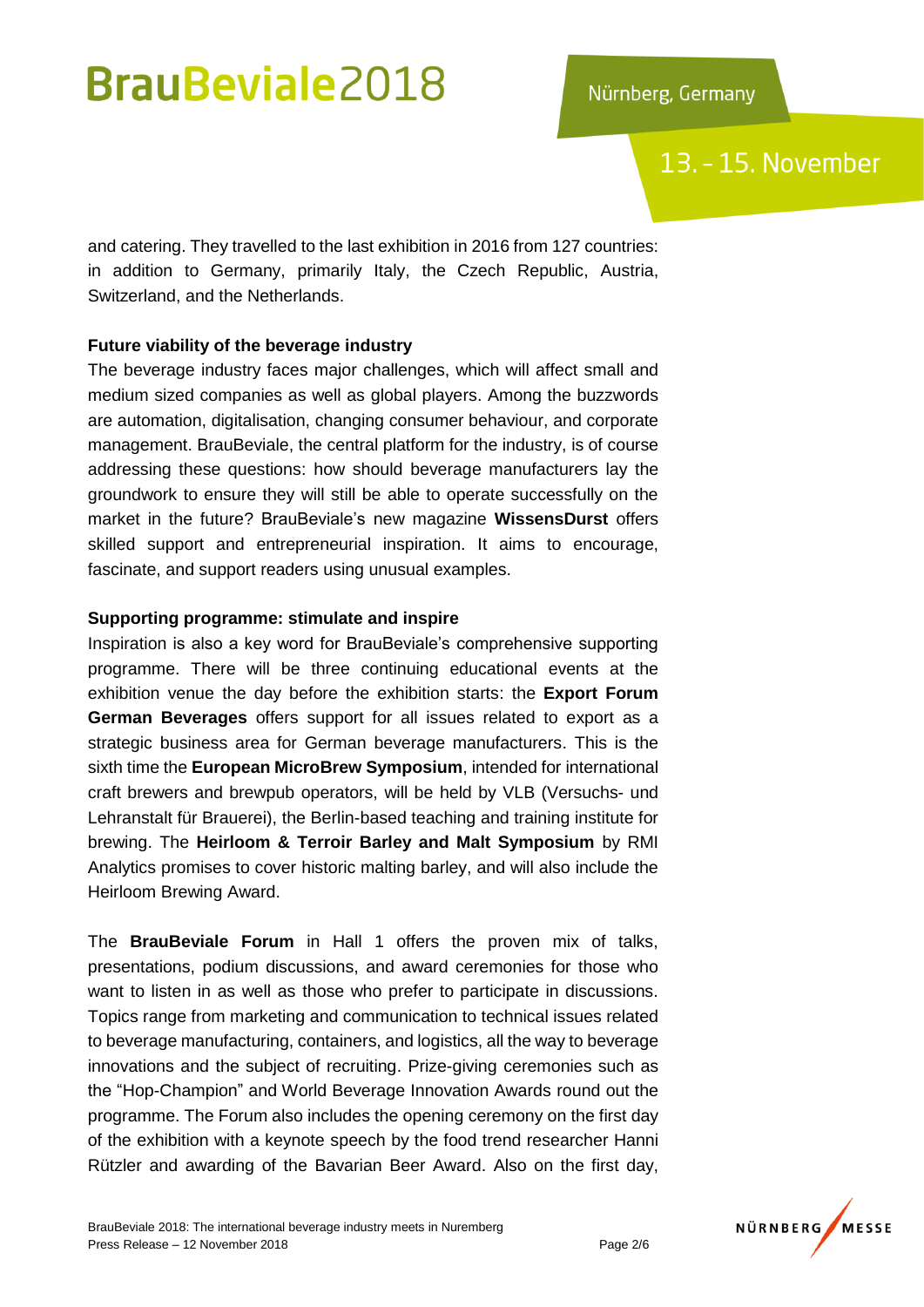Nürnberg, Germany

13. - 15. November

attendees are welcome to watch the live finals of the German beer sommelier championship at 16:00.

The **European Beer Star** is traditionally awarded at BrauBeviale. It is one of the most important beer competitions in the world, and participation has surpassed previous records, with 2,344 beers from 51 countries on every continent vying for this year's prize. It was created by the association Private Brauereien, the honorary sponsor of the exhibition, as well as the German and European umbrella associations. Visitors to the exhibition also have a voice: in the NCC Mitte entrance area, on the first day of the exhibition they are invited to choose their favourite beer from among the gold medal winners, to be designated the Consumers' Favourite 2018 in Gold, Silver, and Bronze.

A highlight for those seeking the variety and enjoyment of specialty beverages is the **Craft Drinks Area** in Hall 9 with its eight bars where visitors can participate in independent guided tastings of specialty drinks. They include beer specialities, alcohol-free and reduced-alcohol beers, craft spirits, water, and alcohol-free specialty drinks, as well as the effect of the glass on sensory experience. Visitors can sample "Twin Peaks," the beer that won the hobby brewing competition of Maisel & Friends and BrauBeviale, at one of the bars every day between 15:00 and 15:30.

Small breweries, microbreweries, home brewers, and hobby brewers will find detailed information about equipment and ingredients, as well as skilled contacts, in Hall 9 at the **Artisan and Craft Beer Equipment** and **brau@home** themed pavilions. Brewing is done daily on different equipment in the area for demonstration brewing, with discussions about the differences between the various systems. Technical input is also provided during power presentations at the **Speakers' Corner**. Subjects include tips and tricks related to raw materials (water, yeast, hops, etc.), hygiene, dispensing systems, and legal issues.

Other special shows and themed pavilions are devoted to "**Sustainable water management in the beverage industry"** (Hall 6), "**Innovative drinks packaging,"** including the winners of the World Packaging Award (Hall 4A) and "**PET Recycling"** (Hall 4A).

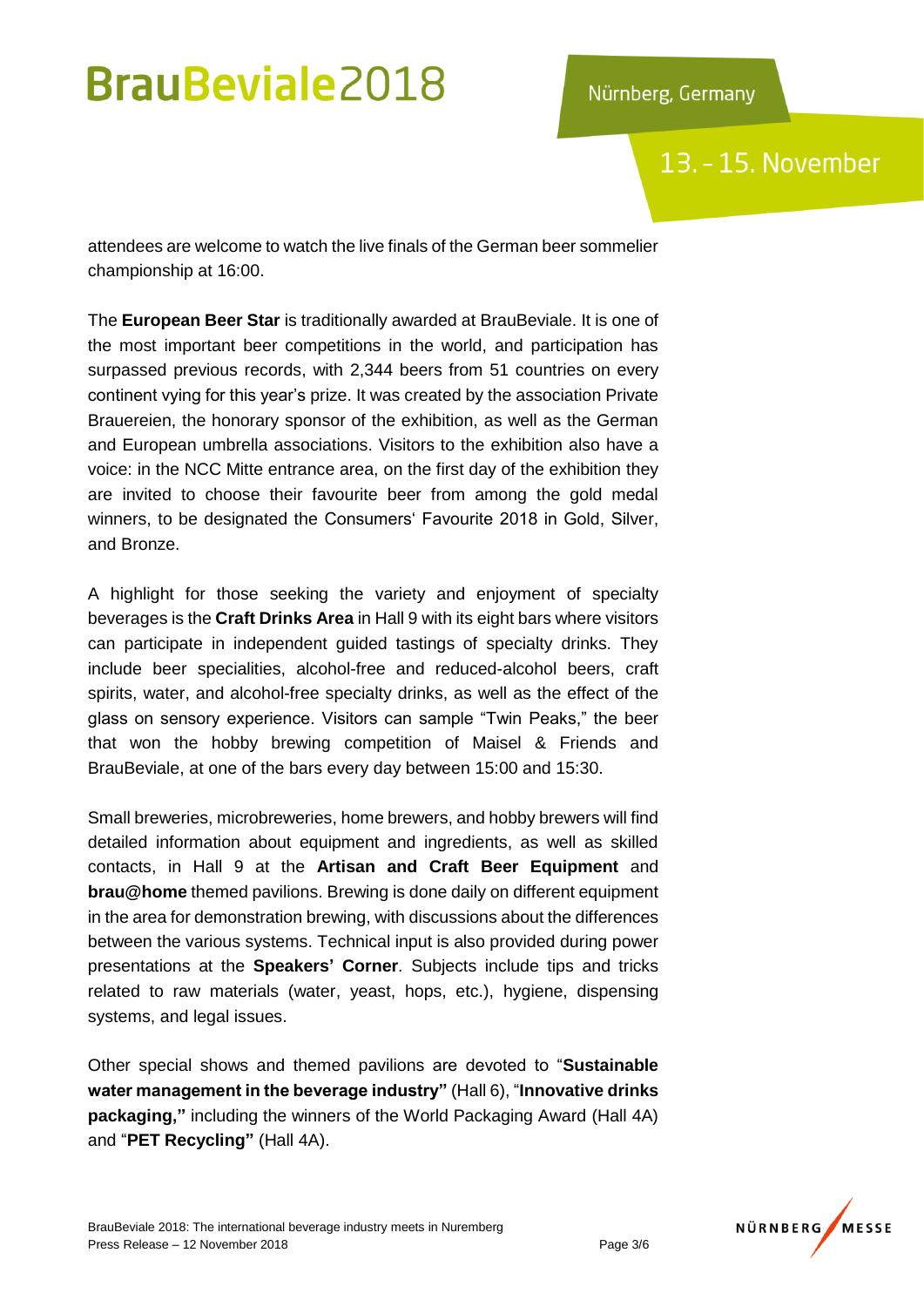### 13. - 15. November

Thursday will come under the banner of "**Generation Future".** That's the day the BrauBeviale Forum will turn to questions and answers related to recruiting and promoting new talent. Many exhibitors plan to have the heads of their HR departments available at their stands on Thursday to serve as contacts for potential applicants.

To keep body and soul together, people also need regular meals along with their drinks. That makes it a natural to hold the **SFC Street Food Convention** at Exhibition Centre Nuremberg on 14 and 15 November, at the same time as BrauBeviale. This is the fourth time that players and people interested in street food, food trucks, mobile catering, and the visionary food culture will gather. Visitors to BrauBeviale will have free access to the accompanying sponsor exhibits and to the food trucks in the exhibition park.

### **Beviale Family: international skills in the beverage industry**

From Nuremberg to the world: the international beverage industry will be meeting at Exhibition Centre Nuremberg for these few days. But at the same time the product family of the beverage industry, the Beviale Family, is also extremely active internationally. "Two years after the family was established, the results are already positive," says Andrea Kalrait, Director Exhibition BrauBeviale and International Product Manager for Beviale Family. "Our family is growing and thriving. We are active with different event formats tailored to the target market and cooperative marketing ventures in many countries: Russia, Italy, China, India, Brazil, the UK, and Southeast Asia." Further additions to the family are planned. Beviale Family will be on display at its own stand at the NCC Mitte entrance.

### **Global beverage consumption constantly growing**

Worldwide consumption of packaged beverages totalled 979 billion litres in 2017, 23 billion litres more than in 2016. Experts predict that consumption will continue to increase, with estimates calling for 3 percent average annual growth up to 2022. The regions Middle East/Africa (35 percent) and Asia/Pacific with China and Japan (roughly 23 percent) are most responsible for the global increase. Experts in Europe calculated 5 percent for Western Europe and as much as 9 percent for Eastern Europe. The ratio of alcohol-free drinks to beverages containing alcohol was about 70 to 30 percent worldwide in 2017 (Euromonitor International 2018).

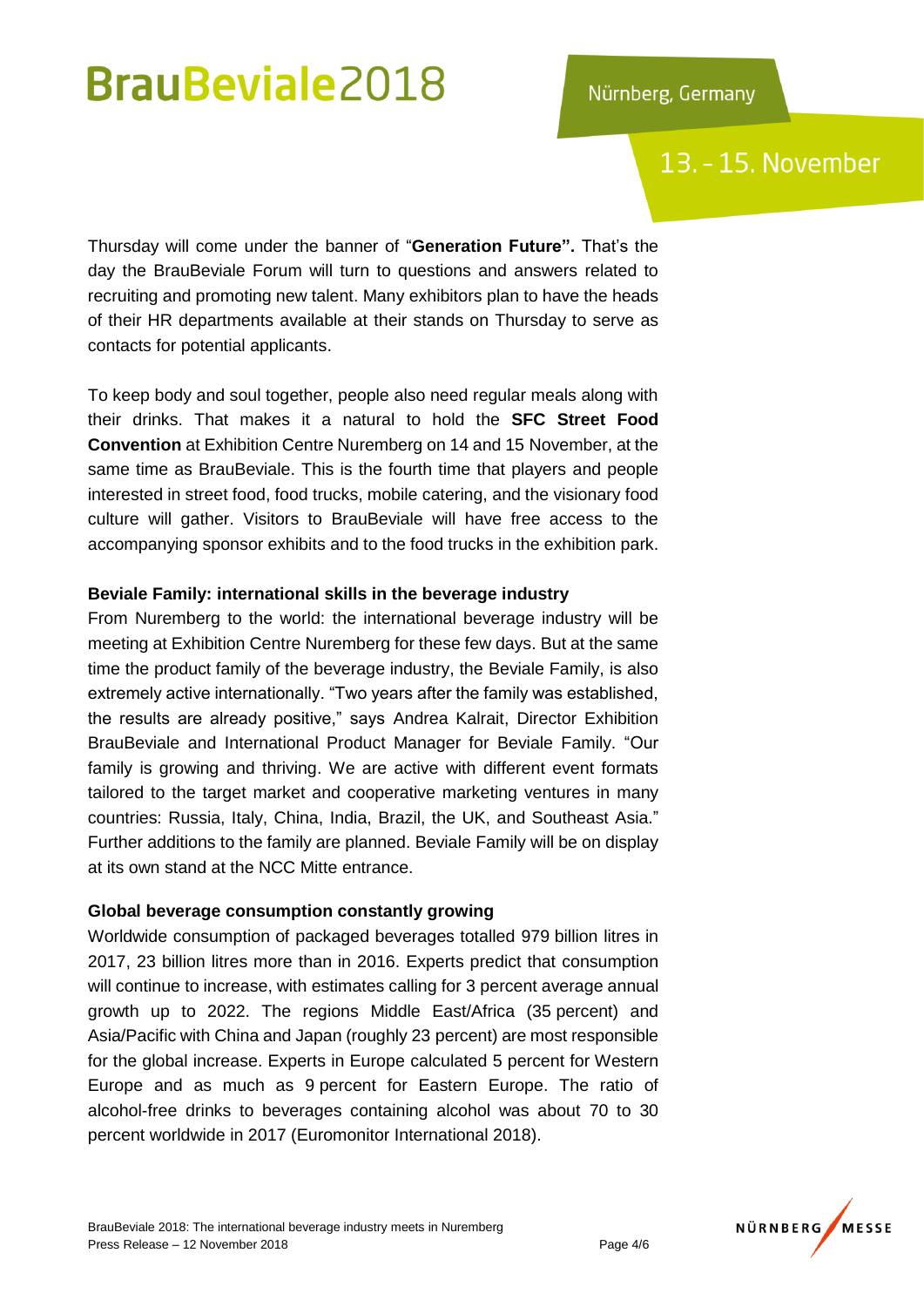## 13. - 15. November

The consumption of beverages (including coffee, tea, and milk) in Germany declined somewhat in 2017, with every German drinking 750 litres on average, 10 litres less than in the previous year. A detailed analysis of that 10 litres shows that it is roughly made up of 3 litres of beer, 4 litres of soft drinks, 1 litre of fruit juice, and smaller amounts of wine, water, tea, and milk. Total consumption of drinks containing alcohol decreased from 134.3 litres in 2016 to 131.0 litres in 2017, with Germans also drinking 303.0 litres of alcohol-free drinks per capita in 2016 but only 297.7 litres in 2017 (beverage industry associations).

### **Beverage technology – greater efficiency thanks to digitalisation**

German beverage technology still occupies the leading position on the world market thanks to innovative machine designs, custom services, and comprehensive information technology. Digitalisation allows remote service concepts using remote diagnosis, as well as a seamless flow of information throughout all parts of a beverage operation. Basic, quick, or preventive interventions ensure greater efficiency, including for environmentally relevant consumption.

VDMA, the Food Processing and Packaging Machinery Association, estimates that German manufacturers supply about one-third of world exports of beverage packaging machines and about half of all exports of brewery machines. For statistical purposes, beverage technology is allocated to VDMA. The approximately 600 enterprises in this sector were responsible for production volume of at least €14 billion in 2017 (2016: €13.4 billion), two-thirds of which was for packaging machines. Based on the available data through late July 2018, an uptick of 3 to 4 percent in the production volume is anticipated this year.

The export market for food processing and packaging machines is estimated to be about €41 billion worldwide, of which Germany accounts for the largest share of the export value: 21 percent or €8.5 billion. The U.S. and China are major customers, followed by the large countries of the European Union. This market benefits from the megatrends population growth, urbanisation, and a growing middle class, particularly in Asia.